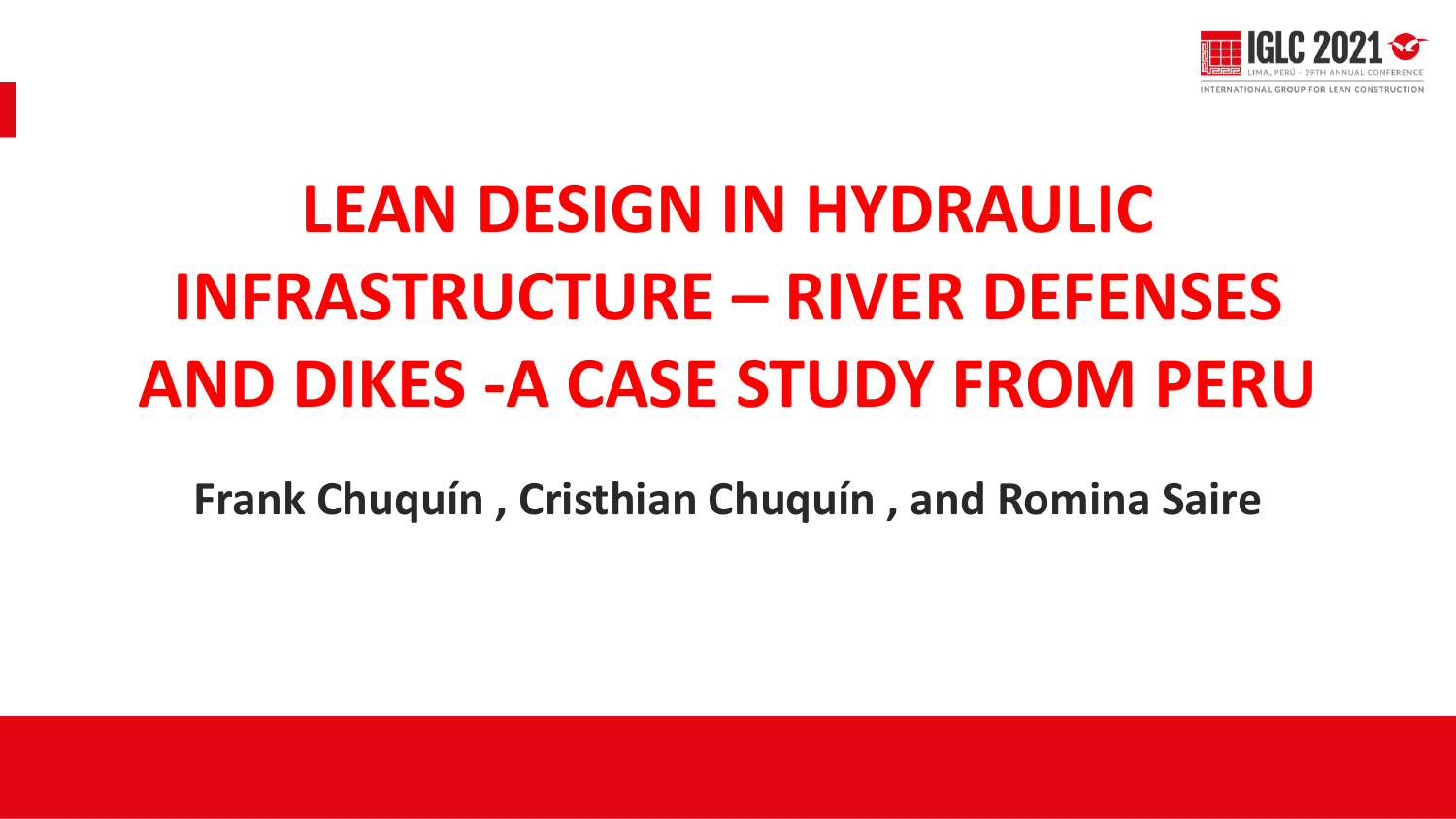

### **AGENDA**

- Introduction
- Key concepts
- Research question
- Methodology of implementation
- Results
- Discussion
- Conclusions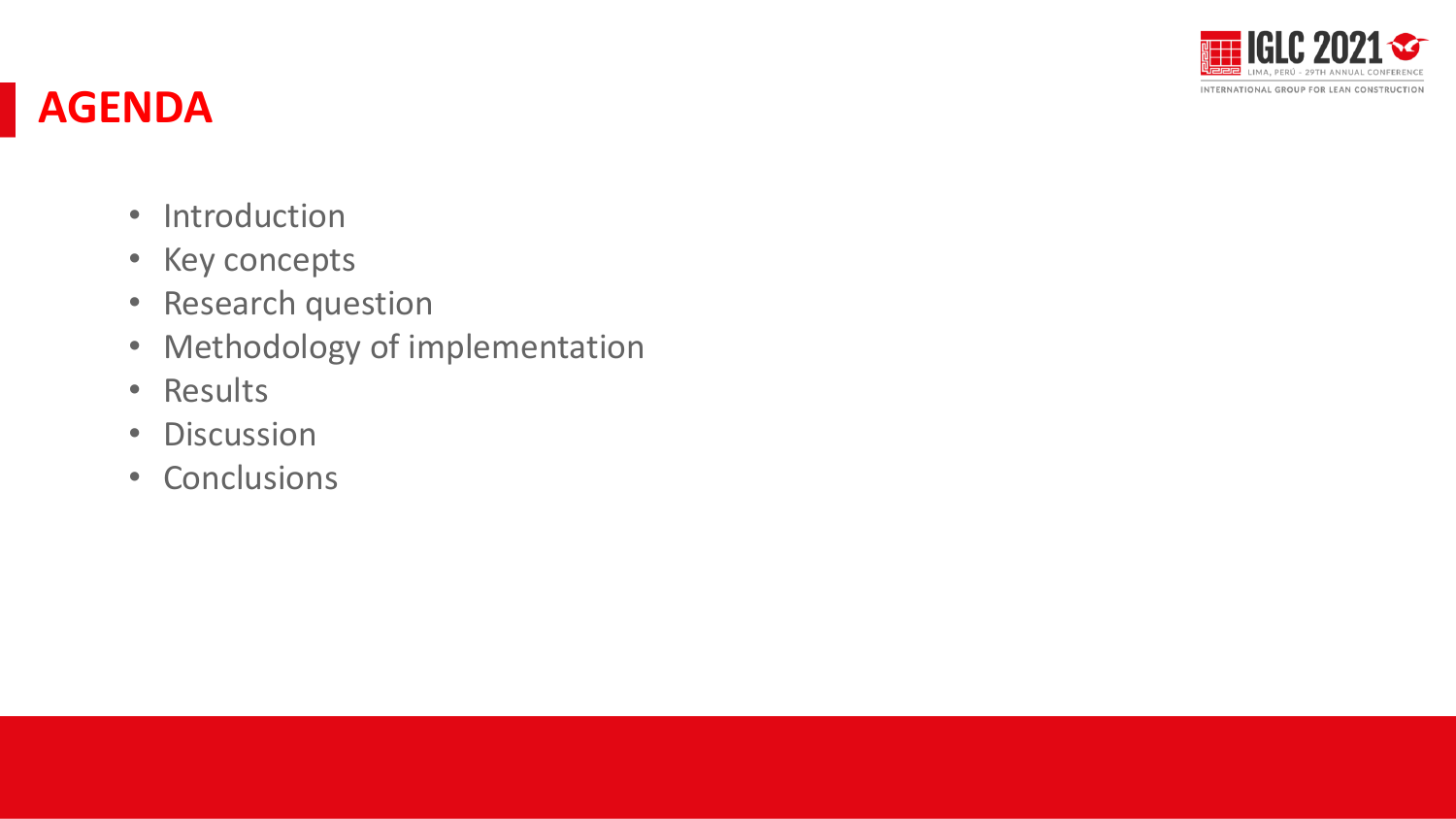

### **INTRODUCTION**

This study is about the implementation of lean design in public projects, specifically in hydraulic infrastructure.

Tools: set based design and value stream mapping.

This paper explains the barriers found in the implementation of lean design from the perspective of change management.

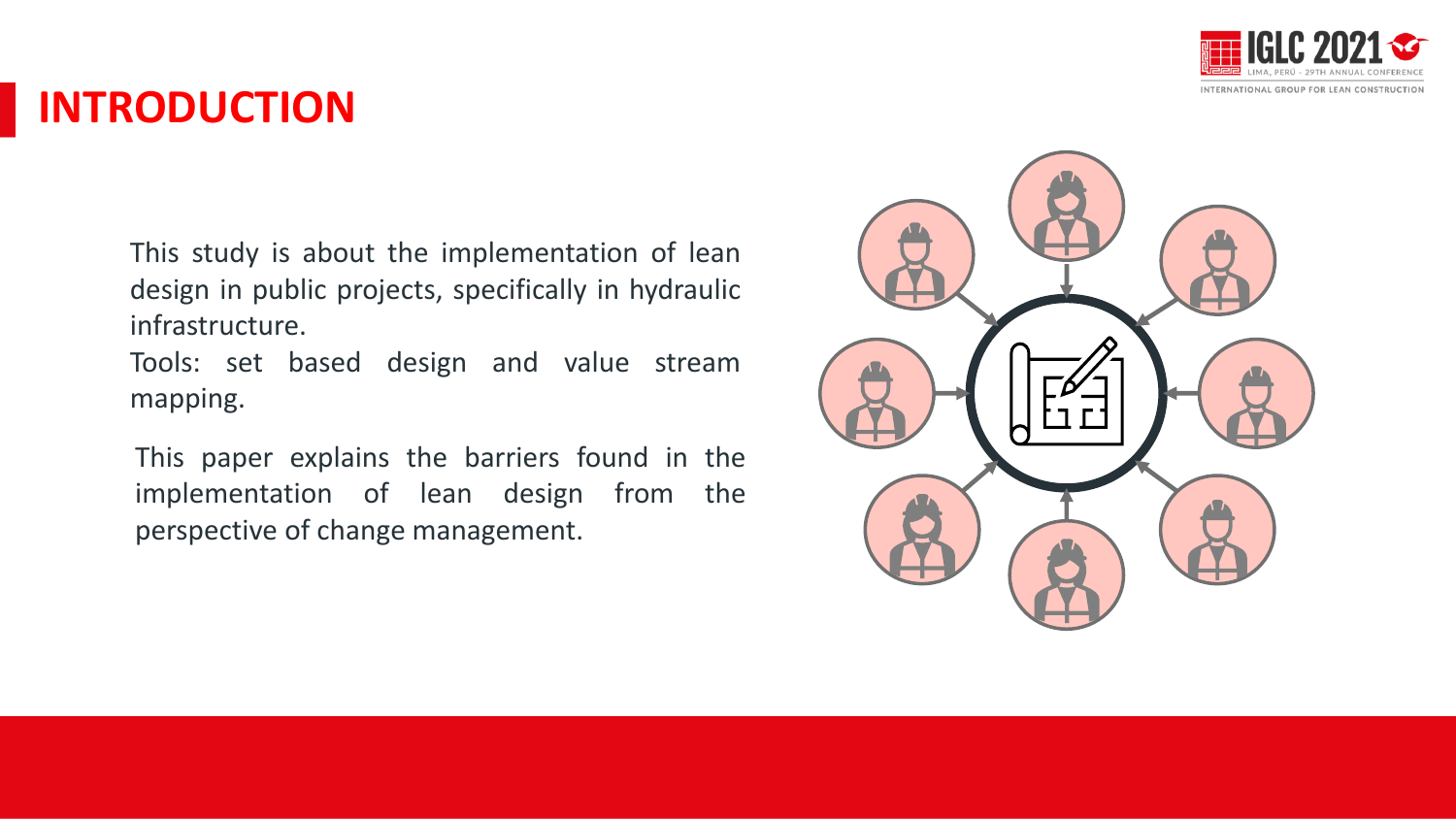

### **KEY CONCEPTS**

#### **Change Management**

Method to implement changes. According to *Zimmermann (2000)* any important change will have resistances or difficulties to overcome.

#### **Lean Project Delivery System (LPDS)**

Production systems based on temporaly projects. The LPDS compromises: conceptual design, process design and product design.

#### **Set Based Design (SBD)**

Presentación It is a design method in wich sets of alternative solutions are evaluated until the last responsible moment *(Hill et al., 2017)*

#### **Value Stream Mapping (VSM)**

VSM is a visual tool wich permits teams to correctly indentify how the flow process are executing. *(Orihuela et al, 2015)*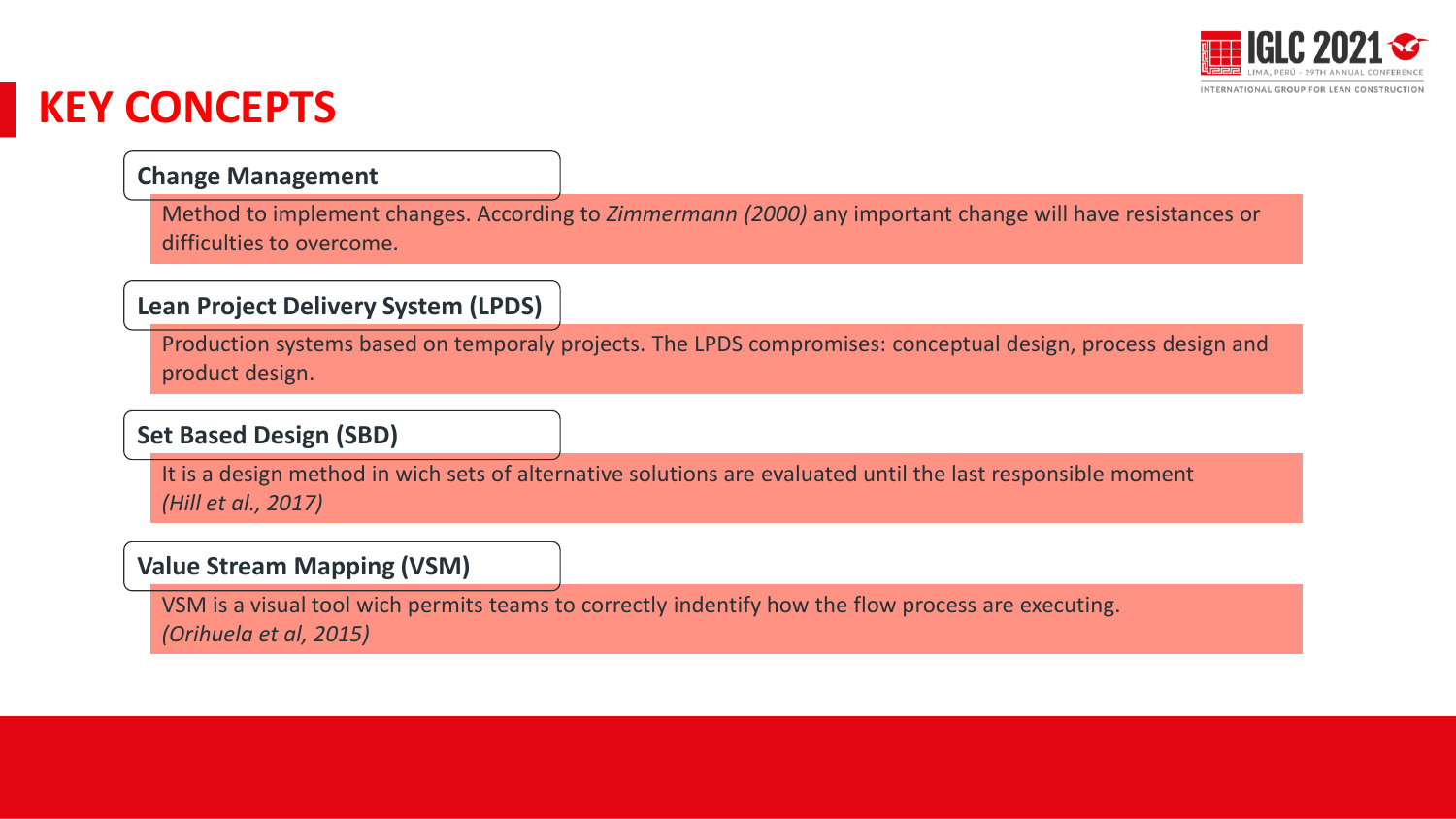

### **RESEARCH QUESTIONS**

- How feasible is the implementation of lean design in hydraulic public projects?
- How to overcome the technical and managerial barriers?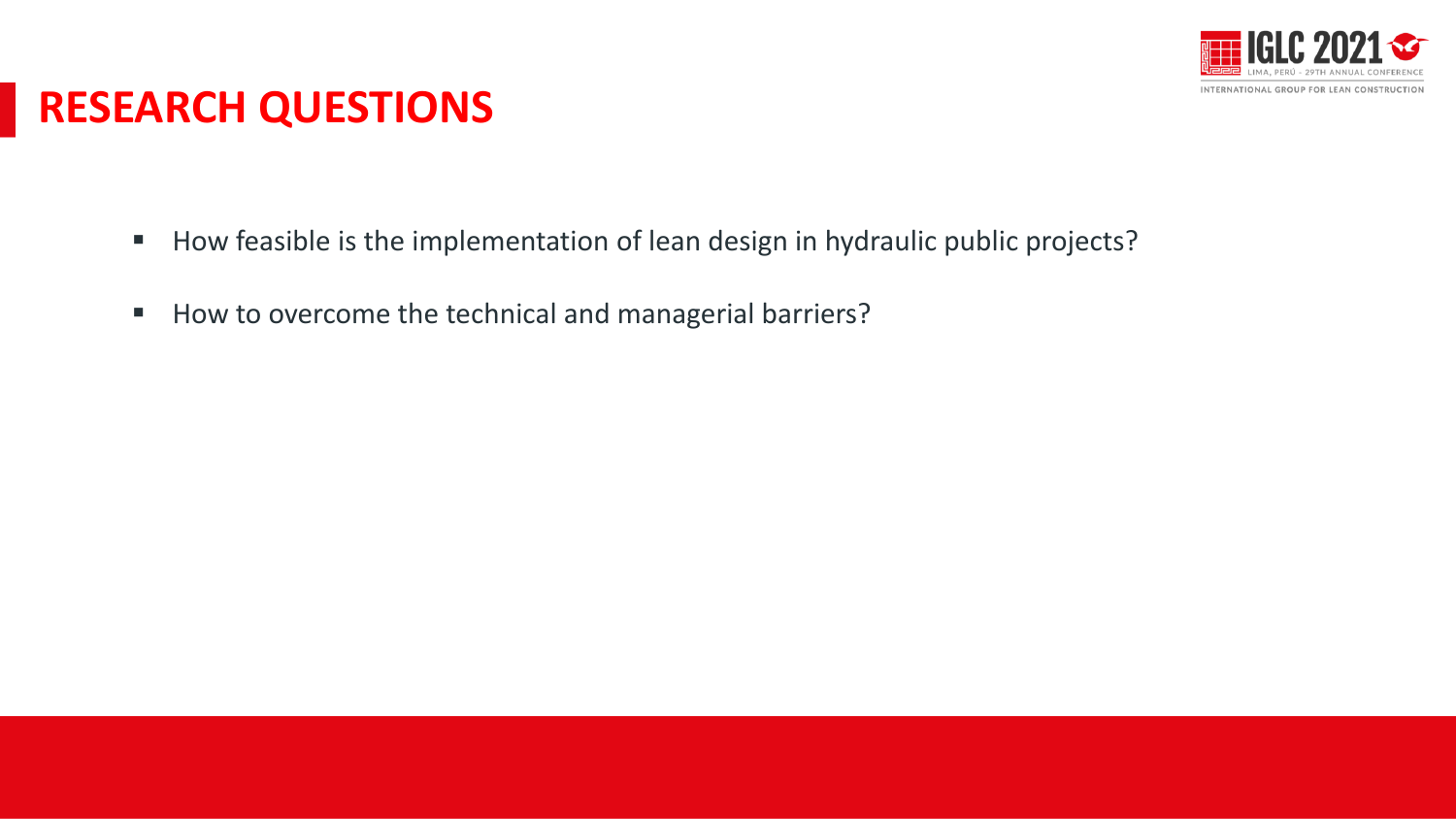

### **METHODOLOGY OF IMPLEMENTATION**

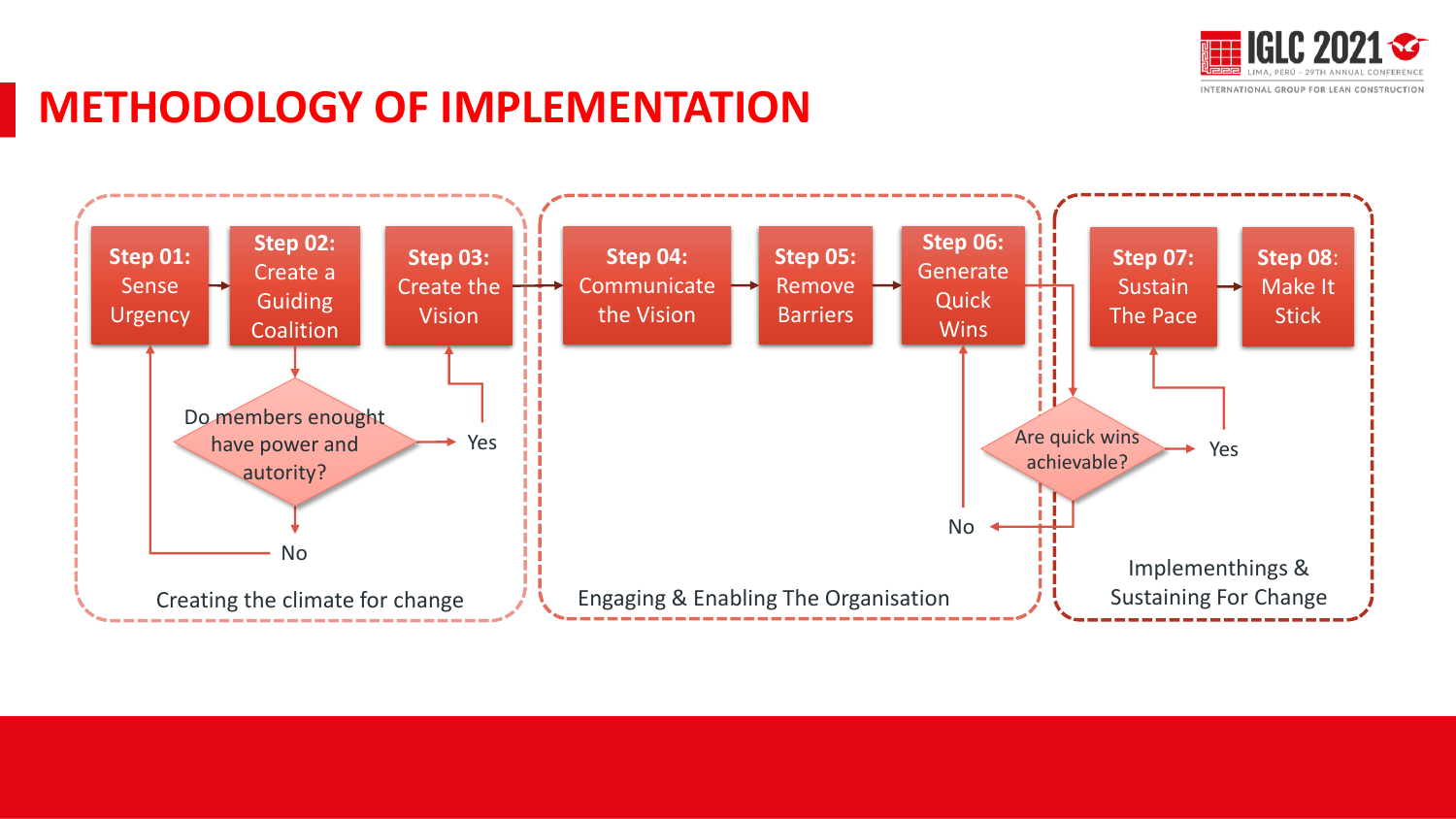

### **RESULTS**

- Sense of urgency
- Create a guiding coalition
- Create a vision
- Communicate the vision
- Remove barriers
- Generate quick wins
- Sustain the pace
- Make it stick

**Kotter step's**

Strategies for implementing lean design management

#### Facilitating elements for implementation

#### Difficulties and barriers found

#### Strategies for overcoming difficulties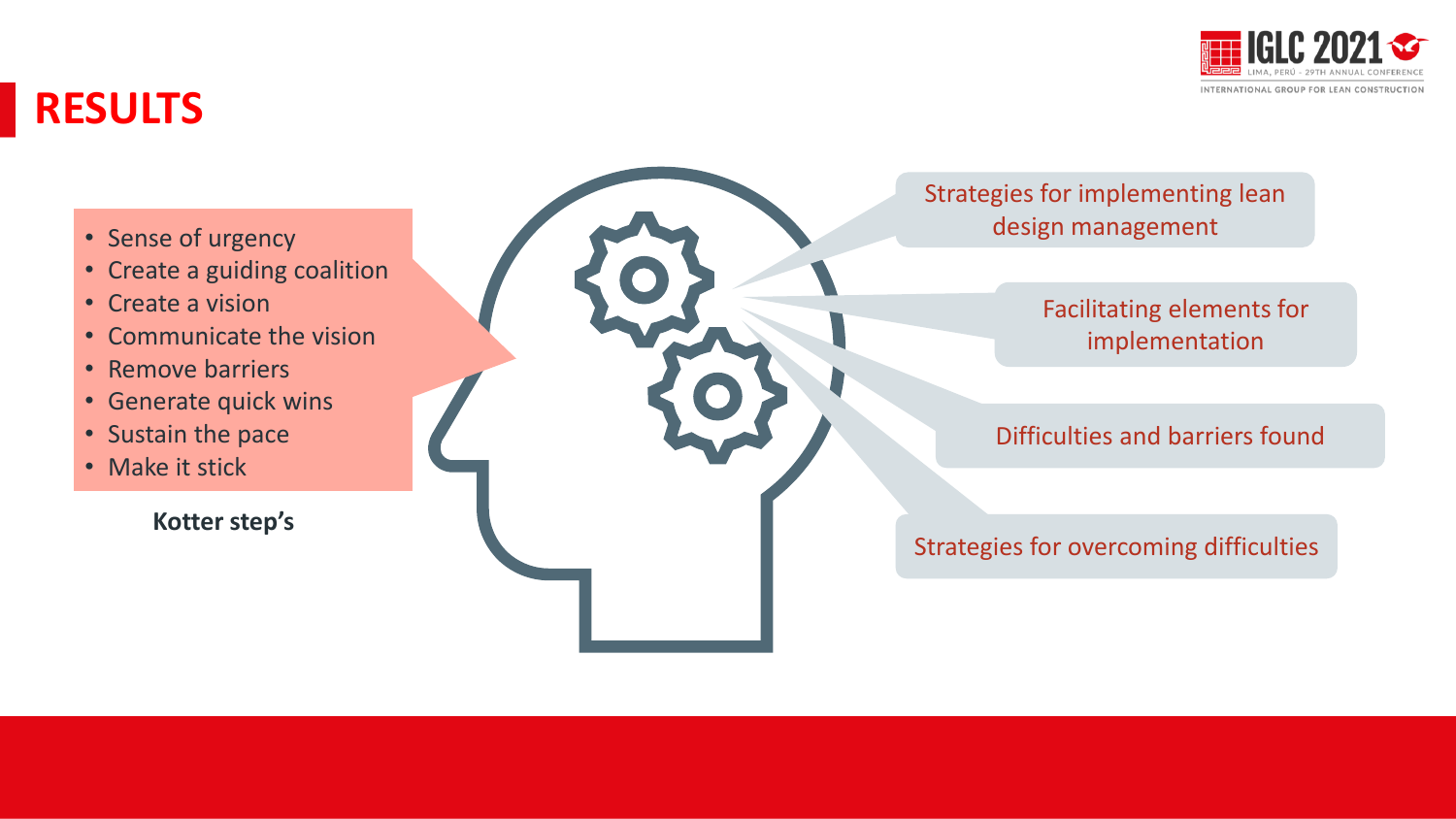

#### **RESULTS**

Ŧ

| <b>Kotter Step's</b>             | <b>Strategies for implementing lean</b><br>design management    | <b>Facilitating elements for</b><br>implementation                          | <b>Difficulties and barriers</b><br>found                           | <b>Strategies for overcoming</b><br><b>difficulties</b>            |
|----------------------------------|-----------------------------------------------------------------|-----------------------------------------------------------------------------|---------------------------------------------------------------------|--------------------------------------------------------------------|
| <b>1.Sense of urgency</b>        | Delay in the projects.                                          | Stakeholders were aware of the<br>urgency.                                  | Make an emergency call                                              | Define the milestones of the<br>design.                            |
| 2. Create a guiding<br>coalition | Get people involved with<br>authority.                          | <b>Construction manager, design</b><br>manager.                             | <b>Convince other stakeholders.</b>                                 | <b>Explain best international</b><br>methodologies                 |
| 3. Create a visión               | Create a message about the<br>importance of the infrastructure. | The visión was clear and feasible.                                          | Multidisciplinary-eleven<br>different disciplines                   | One to one meetings                                                |
| 4.Communicate<br>the visión      | Multiple fórums, repetition and<br>bilateral communication.     | To be open to feedback and to<br>stimulate this bilateral<br>communication. | Recognize at what level<br>people were understanding<br>the visión. | Surveys implemented                                                |
| <b>5. Remove barriers</b>        | By trainning.                                                   | Suport of the guiding coalition.                                            | Structural impediments and<br>skill-knowledge obstacles             | Extensive workshops,<br>technical notes and clear<br>communication |
| <b>6.Generate quick</b><br>wins  | Set measurable, achievable and<br>quantifiable goals.           | Kotter's eight steps framework.                                             | Number of participants in the<br>elaboration of VSM.                | One to one meetings                                                |
| <b>7. Sustain the pace</b>       | Weekly meetings.                                                | Initial advocates                                                           | Attendance to the meetings.                                         | One to one meetings.                                               |
| <b>8. Make it stick</b>          | Repeat this methodology in other<br>projects.                   | Lessons learned in each Project                                             | New projects, new workers                                           | <b>Training</b>                                                    |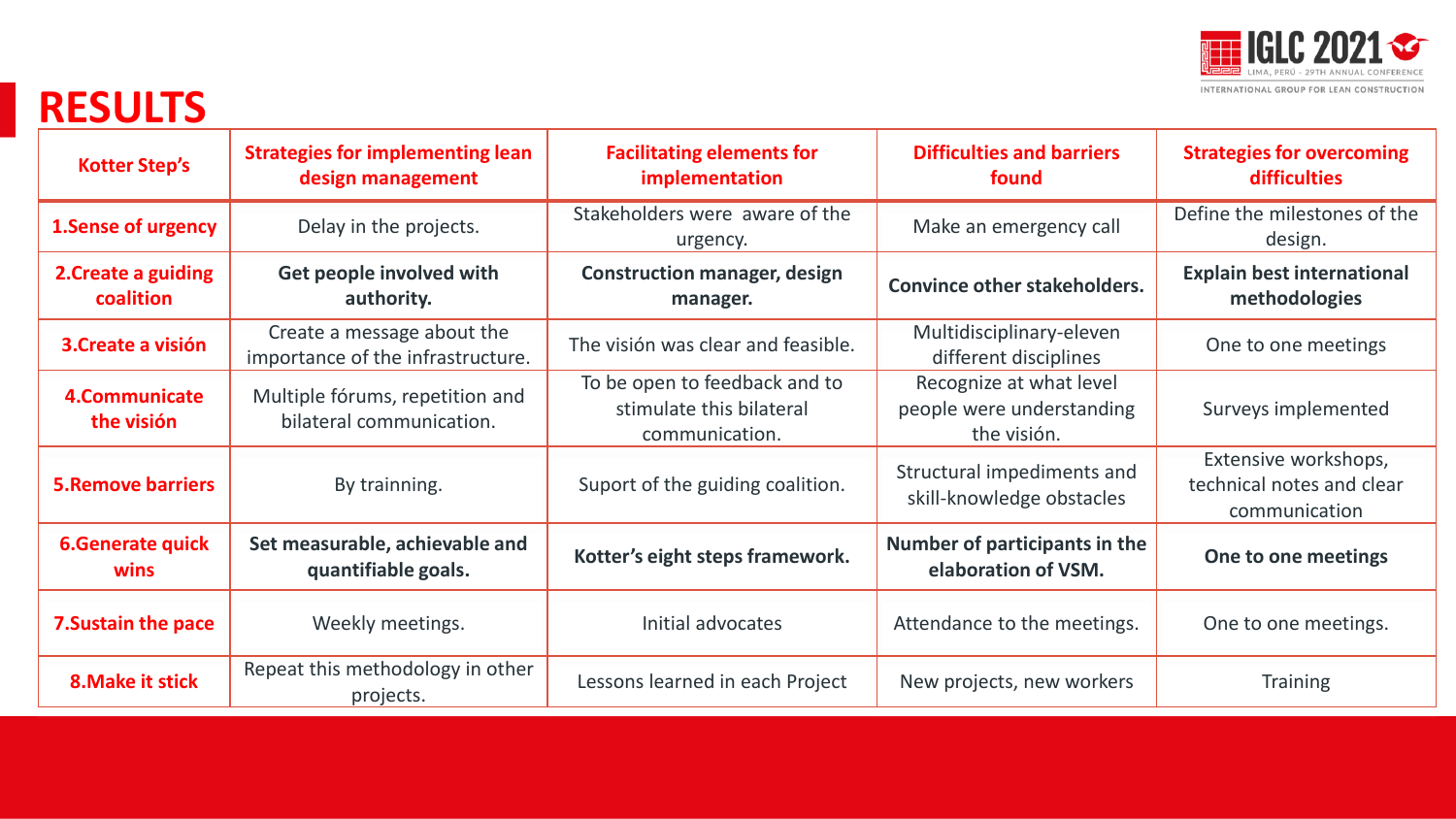

### **DISCUSSION**

At the global level the most important barriers were: the decision at the executive level of implementing a lean design management approach, the conformation of the coalition team, the planning of the workshop-training to specialists and to plan which those quick wins will be.

At the local level, two elements were closely related: communications and the restrictions for pandemic in the country. This virtualizes the work because the restriction of having a limited number of professionals at the office propelled the use of virtual teams.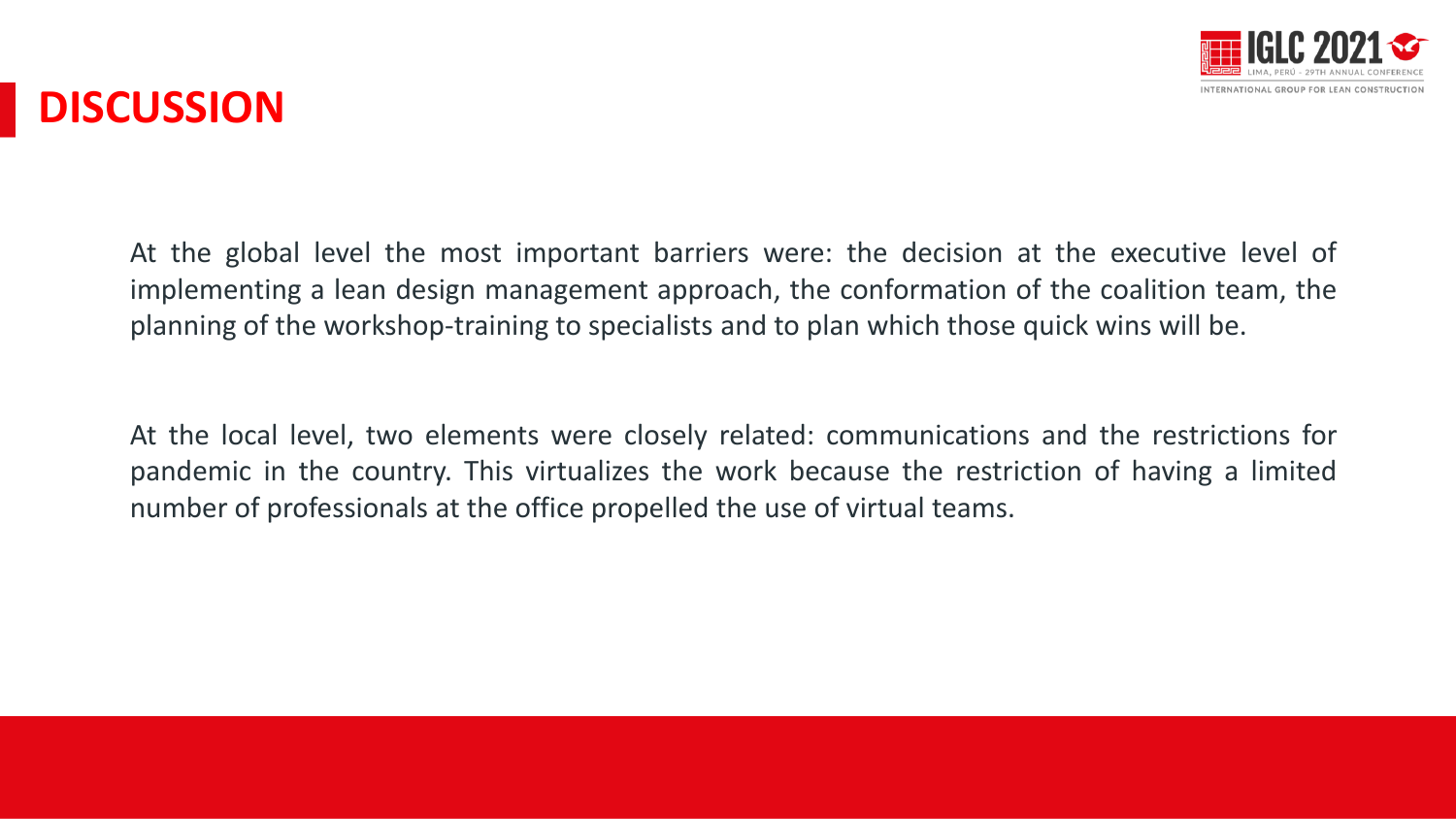### **CONCLUSIONS**

The feasibility of the implementation had an important barrier to overcome which is related to how executives and directors used to work in a traditional framework and it took a long time to make a decision to implement lean design.

Directors, executives and specialists were convinced that knowing the entire process using a tool named value stream mapping and being aware of each interaction between different disciplines will bring more chances to obtain an optimal engineering solution from a cost benefit analysis that guarantees a better value for money

The use of a structured framework such as the eight steps of change management helped to overcome the technical and managerial barriers. It was found that each of the steps are important in order to protect the implementation from detractors and create the environment for those who advocate for this new methodology of lean design.